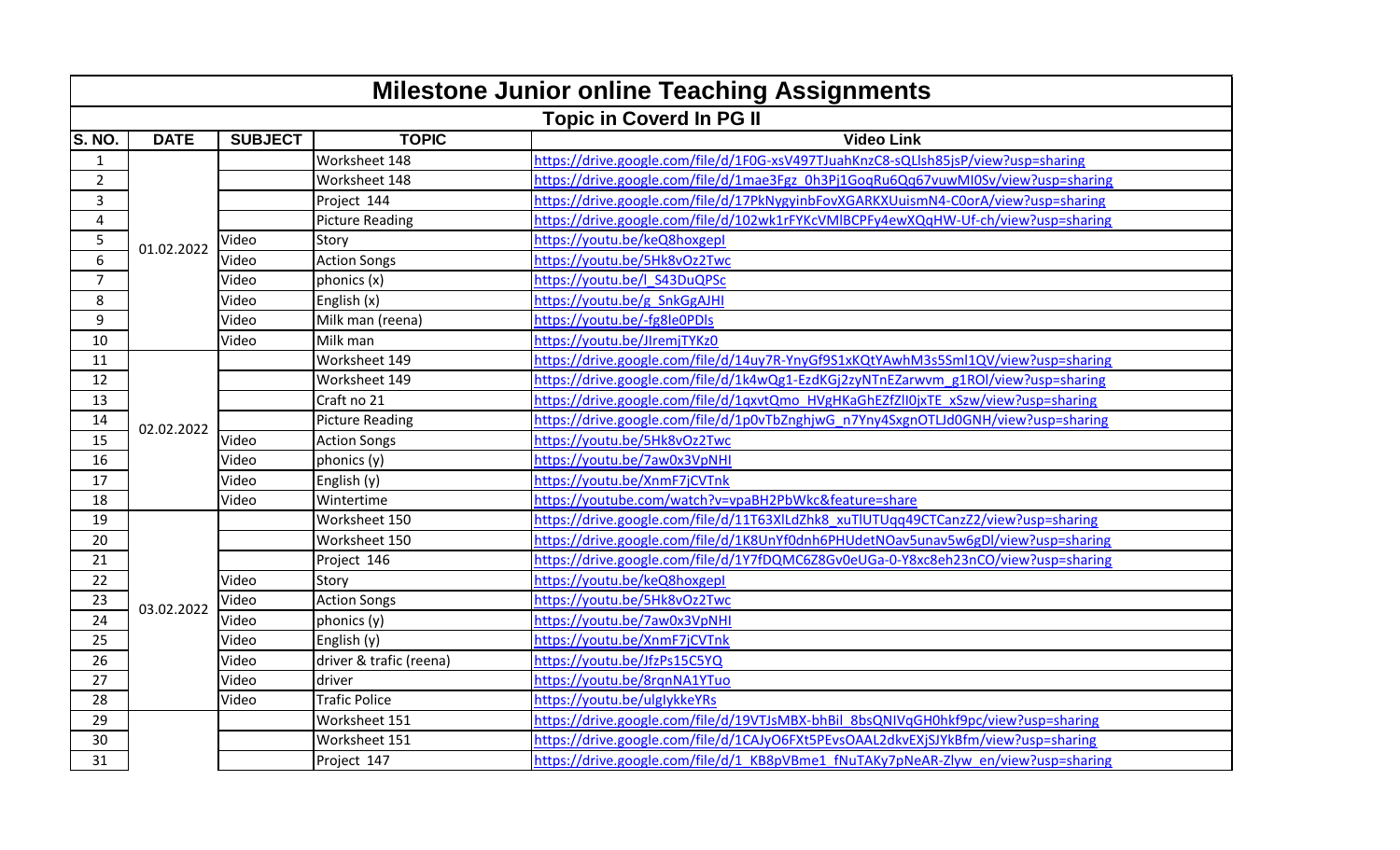| 32              | 04.02.2022 |       | <b>Picture Reading</b> | https://drive.google.com/file/d/17WQa65KlShEGSjTHjHPHdCek10JST_z0/view?usp=sharing |
|-----------------|------------|-------|------------------------|------------------------------------------------------------------------------------|
| 33              |            | Video | Story                  | https://youtu.be/keQ8hoxgepl                                                       |
| $\overline{34}$ |            | Video | <b>Action Songs</b>    | https://youtu.be/5Hk8vOz2Twc                                                       |
| 35              |            | Video | phonics (y)            | https://youtu.be/7aw0x3VpNHI                                                       |
| 36              |            | Video | English (y)            | https://youtu.be/XnmF7jCVTnk                                                       |
| 37              |            | Video | Grocer (reena)         | https://voutu.be/FlwP2xBonwE                                                       |
| 38              |            | Video | Grocer                 | https://youtu.be/XnmF7jCVTnk                                                       |
| 39              |            |       | Worksheet 152          | https://drive.google.com/file/d/1tX0nDJpN2 mezVf-dzQ2YyPGSWqlgSiT/view?usp=sharing |
| 40              |            |       | Worksheet 152          | https://drive.google.com/file/d/1dKT-SeJS-tuXIT9HSZjblxKZq-i4WLIX/view?usp=sharing |
| 41              |            |       | Project 148            | https://drive.google.com/file/d/1TeEpj-CQ3KMFT5awPeIUUU3y8q4FlClk/view?usp=sharing |
| 42              |            |       | <b>Picture Reading</b> | https://drive.google.com/file/d/1-vVPwnuZlcU-kmu2cQjyyici1d1mTfPz/view?usp=sharing |
| 43              | 07.02.2022 | Video | Story                  | https://youtu.be/keQ8hoxgepl                                                       |
| 44              |            | Video | <b>Action Songs</b>    | https://youtu.be/5Hk8vOz2Twc                                                       |
| 45              |            | Video | phonics (z)            | https://youtu.be/mNrbtE7Yqhc                                                       |
| 46              |            | Video | English (z)            | https://youtu.be/sB1RYkjCQZI                                                       |
| 47              |            | Video | Green Grocer (reena)   | https://youtu.be/kJ v3canSuw                                                       |
| 48              |            | Video | <b>Green Grocer</b>    | https://youtu.be/jpQjvMGeJY8                                                       |
| 49              |            |       | Worksheet 153          | https://drive.google.com/file/d/1dni1VC2uv4FQ1VrcxplLOjTKbB hUehk/view?usp=sharing |
| 50              |            |       | Worksheet 153          | https://drive.google.com/file/d/1V5qMSQil6FJZVi32m6a2FDzFg4hlNvJ6/view?usp=sharing |
| 51              |            |       | Project 149            | https://drive.google.com/file/d/10hSuQamlaa5 EugSaG0HJ51AwPwFf0PH/view?usp=sharing |
| 52              |            |       | <b>Picture Reading</b> | https://drive.google.com/file/d/1nM4oX-i2PYRhTok77IAhK5uqR5wXN2B/view?usp=sharing  |
| 53              | 08.02.2022 | Video | Story                  | https://youtu.be/keQ8hoxgepl                                                       |
| 54              |            | Video | <b>Action Songs</b>    | https://youtu.be/5Hk8vOz2Twc                                                       |
| 55              |            | Video | phonics (z)            | https://youtu.be/mNrbtE7Yghc                                                       |
| 56              |            | Video | English (z)            | https://youtu.be/sB1RYkjCQZI                                                       |
| 57              |            | Video | Dr. & Nurse (reena)    | https://youtu.be/R-kozrEXZuo                                                       |
| 58              |            | Video | Doctor                 | https://youtu.be/X8bsDWm9e8c                                                       |
| 59              |            |       | Worksheet 154          | https://drive.google.com/file/d/1omae0qCQ8Fj5kmgkzyqmJMJetBxvQ2fg/view?usp=sharing |
| 60              | 09.02.2022 |       | Worksheet 154          | https://drive.google.com/file/d/1F3OQysFK4ltY0I00v zwsgA-pWmVIn J/view?usp=sharing |
| 61              |            |       | Craft no 22            | https://drive.google.com/file/d/1ueX-2g2gO1bth LumqA vXB-oXOs kA/view?usp=sharing  |
| 62              |            |       | <b>Picture Reading</b> | https://drive.google.com/file/d/1dzo_trZOdgUSngadTKYe7Bn-_KSMhymv/view?usp=sharing |
| 63              |            | Video | <b>Action Songs</b>    | https://youtu.be/5Hk8vOz2Twc                                                       |
| 64              |            | Video | phonics (z)            | https://youtu.be/mNrbtE7Yqhc                                                       |
| 65              |            | Video | English (z)            | https://youtu.be/sB1RYkjCQZI                                                       |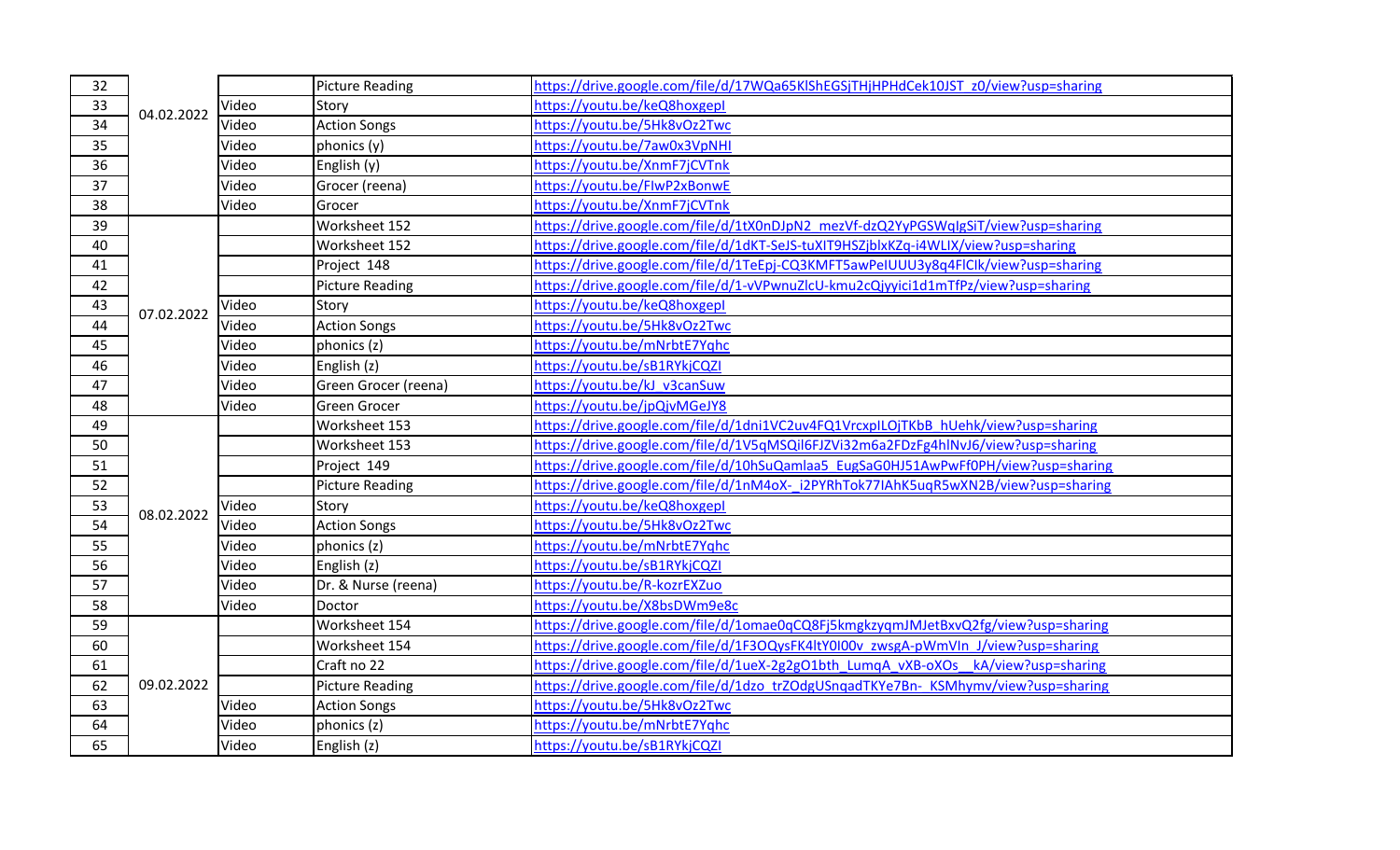| 66 | 10.02.2022 |       | Worksheet 155          | https://drive.google.com/file/d/1IpnvptP1FtX05PTAS_vzYbanYbngN4i_/view?usp=sharing |
|----|------------|-------|------------------------|------------------------------------------------------------------------------------|
| 67 |            |       | Worksheet 155          | https://drive.google.com/file/d/1cDSYx0FoJzl6dFE7ZRuLiVmkQVWrFKJn/view?usp=sharing |
| 68 |            |       | Project 150            | https://drive.google.com/file/d/1bCU3wYNFtUB8Gzfh2wAPwmGyQWTmB12H/view?usp=sharing |
| 69 |            |       | <b>Picture Reading</b> | https://drive.google.com/file/d/1em0QRqryokhlv6BacicRYy9O4w53y1RR/view?usp=sharing |
| 70 |            | Video | Story                  | https://youtu.be/keQ8hoxgepl                                                       |
| 71 |            | Video | <b>Action Songs</b>    | https://youtu.be/5Hk8vOz2Twc                                                       |
| 72 |            | Video | Police Man (reena)     | https://youtu.be/NltZ9CVb6ck                                                       |
| 73 |            | Video | Police Man             | https://youtu.be/zRtetnxCHbU                                                       |
| 74 |            |       | Worksheet 157          | https://drive.google.com/file/d/1SmqvuuDLuhO2zm6H8VidZ6jLCFZ7JS_x/view?usp=sharing |
| 75 | 14.02.2022 |       | Project 1              | https://drive.google.com/file/d/1zVdbZrHA8KEwyB_jzhNNgyUtluMp08BA/view?usp=sharing |
| 76 |            |       | Craft no 23            | https://drive.google.com/file/d/1nlxlV03zDowpkp9yRxFWtME_0356Bnwl/view?usp=sharing |
| 77 |            |       | Project 1              | https://drive.google.com/file/d/1qHwpXQQYVzNLO8L2mKkYGwzZY6aCPe1a/view?usp=sharing |
| 78 | 15.02.2022 |       | <b>Picture Reading</b> | https://drive.google.com/file/d/1xERa-jdrfKOJ-9vb8rfgkb9RlwdNUCaA/view?usp=sharing |
| 79 |            |       | Paper 1                | https://drive.google.com/file/d/1D4XlRqusUQ8vRWRbnM47uYpbaV_WMJdB/view?usp=sharing |
| 80 |            |       | Worksheet 158          | https://drive.google.com/file/d/1eBExbQhkEI4LZDESNHWhTwfZJC7moPys/view?usp=sharing |
| 81 | 16.02.2022 |       | Paper 2                | https://drive.google.com/file/d/1xxU84M4mKtaL09YFITU9ITZP0_MP51rd/view?usp=sharing |
| 82 |            |       | <b>Picture Reading</b> | https://drive.google.com/file/d/1q8d0k7QgaDLVV3qlynxzDqwaF0ua0h4Y/view?usp=sharing |
| 83 |            |       | Worksheet 159          | https://drive.google.com/file/d/19j5s45Ehmt3sTCu5jLrUTE-ETWWrqgc /view?usp=sharing |
| 84 |            |       | Paper 3                | https://drive.google.com/file/d/1Tir6KXIGKboyZfnwnkPPRgD8KnRwl9bN/view?usp=sharing |
| 85 | 17.02.2022 |       | <b>Picture Reading</b> | https://drive.google.com/file/d/1AR4CHow-3Y3G9wuVJpx7HGcBwT5yWbQK/view?usp=sharing |
| 86 |            |       | Project 3              | https://drive.google.com/file/d/1KvGCLpJrNLi11t1pF3siGYZ1kmozJARy/view?usp=sharing |
| 87 |            | Video | Story                  | https://youtu.be/I9I8pLW92Rg                                                       |
| 88 |            | Video | Parrot                 | https://youtu.be/msZIWJkqL70                                                       |
| 89 |            |       | Worksheet 160          | https://drive.google.com/file/d/1nhCKOc6bGm92rX_yxZhJJw2J-aJevCwF/view?usp=sharing |
| 90 |            |       | Project 3              | https://drive.google.com/file/d/1AHZWxBclmOJ2OPz5kAk-4c9iF7r9k1mK/view?usp=sharing |
| 91 | 18.02.2022 |       | <b>Picture Reading</b> | https://drive.google.com/file/d/17LoUMkuGALjUVL JMSM1cSdwV6DHpZ t/view?usp=sharing |
| 92 |            | Video | Story                  | https://youtu.be/ YeM9TR1FPw                                                       |
| 93 |            | Video | Sparrow                | https://youtu.be/liNjgopSt9Y                                                       |
| 94 | 21.02.2022 |       | Worksheet 1            | https://drive.google.com/file/d/1tdPeqj-poal9Y8AQyRcfg6iAm1y77-ro/view?usp=sharing |
| 95 |            |       | Craft no 24            | https://drive.google.com/file/d/1NleEoeZjwPGd5ZHnl1mBftf77UhTyHiT/view?usp=sharing |
| 96 |            |       | Paper 5                | https://drive.google.com/file/d/1hGvH_MCitrOiMlg6jlBImmkdu-kjUt7-/view?usp=sharing |
| 97 | 21.02.2022 |       | <b>Picture Reading</b> | https://drive.google.com/file/d/1LN5eF05uZUuIKdzg3Wd-MtTi2MKxmekF/view?usp=sharing |
| 98 |            | Video | phonics                | https://youtu.be/7GWEx855CXU                                                       |
| 99 |            |       | Worksheet 2            | https://drive.google.com/file/d/1sU3Ff2zy6nidWti3793yBD8NeJXtpf 4/view?usp=sharing |